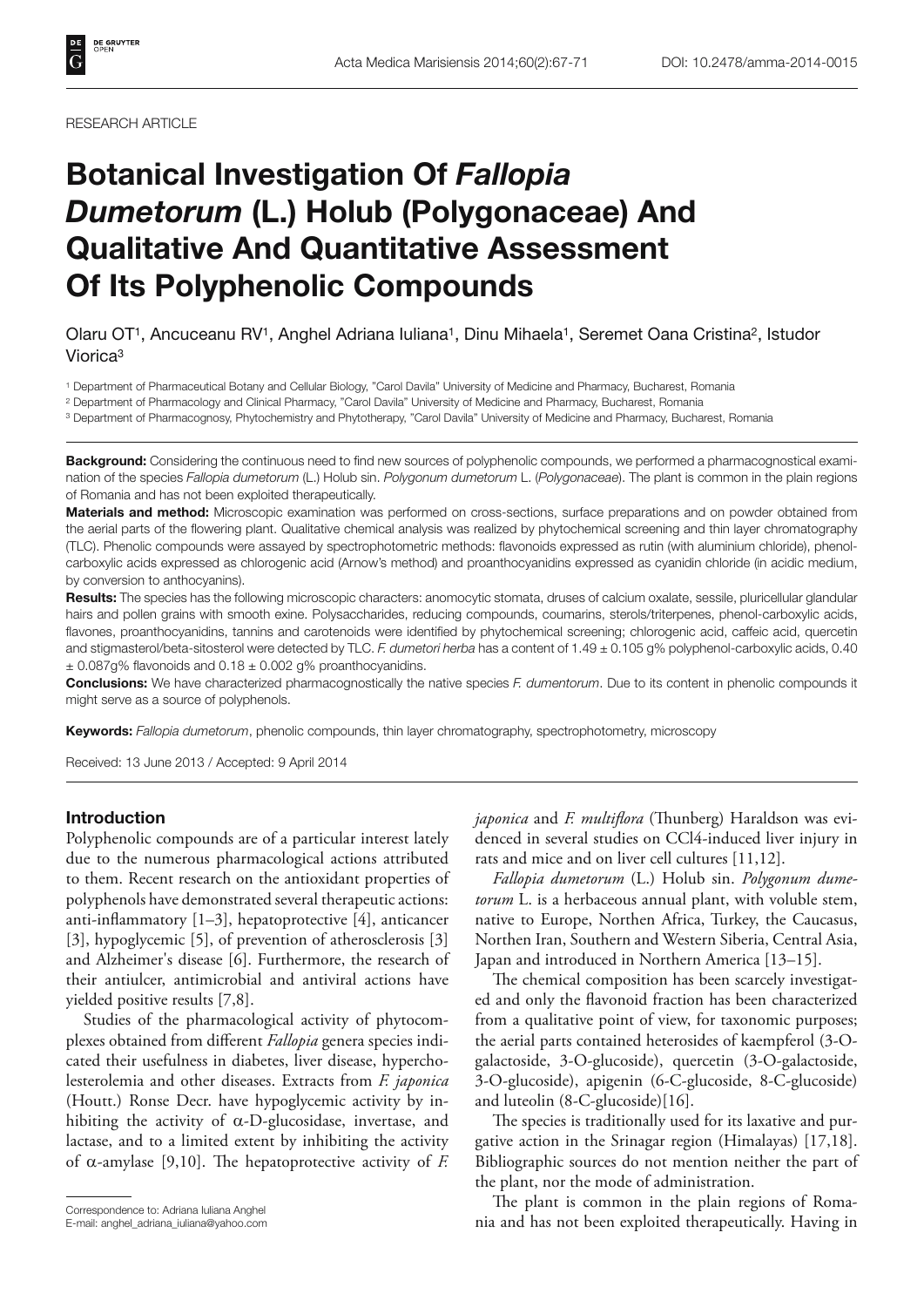mind its relatedness to the species mentioned above and the continuous need to identify new sources of polyphenols, we performed a botanical, qualitative and quantitative chemical analysis of polyphenolic compounds of the species *F. dumetorum* (L.) Holub.

## **Methods**

The plant material was collected from Zimnicea, Teleorman county, Romania, in June 2011, during the blooming period.

#### **Microscopic examination**

The microscopic examination was performed on manually executed cross sections of the root, stem, petiole and leaf and surface preparations from leaf and flower. The cross sections were clarified with Javel water and double stained with iodine green and alum-carmine; the surface preparations were clarified with a 5% NaOH solution [19]. The microscopic preparations were analyzed using a Labophot 2-Nikon microscope (ocular 10×, ob. 4×, 10×, 40×) coupled with a Nikon 70D digital camera.

The qualitative chemical analysis was performed on the flowering aerial parts, through phytochemical screening and thin layer chromatograpy (TLC).

#### **TLC analysis and phytochemical screening**

Sample preparation: 5.00 g of dry plant material were extracted with different polarity solvents. First the product macerated for 24 h at room temperature with 25 mL diethyl ether, then refluxed for 30 minutes, first with 50 mL methanol, then with 50 mL distilled water. The extractive solutions were coded as  $PD_{Eth}$  (the etheric solution),  $PD_{M}$ (the methanolic solution) and  $PD_A$  (the aqueous solution). Aliquots of 25 ml of the  $PD_M$  and the  $PD_A$  solutions were subjected to acid hydrolysis with HC1 1M, 1:1 (v/v), then extracted with diethyl ether  $(3 \times 10^6)$  times with 10 ml). The combined etheric solutions, dehydrated on anhydrous  $Na<sub>2</sub>SO<sub>4</sub>$  and filtered, were concentrated on the water bath, up to 5 ml. The obtained solutions were coded as  $PD_{MH}$ and  $PD_{AH}$ .

The chemical screening was performed through characteristic chemical reactions described in the literature for the following classes of phytocompounds: polysaccharides, reducing compounds, coumarins, sterols/triterpenes, phenol-carboxylic acids, flavones, anthocyanidins, proanthocyanidins and tannins, carotenoids [20].

For the identification of flavonoids, phenol-carboxylic acids and sterols TLC was performed.

- Chromatography conditions:
- stationary phase: silica gel 60 F254 on an Al/plastic support (Merck);
- mobile phase: chloroform acetone, 80:20 (v/v), for the identification of the sterols  $[21]$ ; ethyl acetate – formic acid – water,  $1:1:8$  (v/v) for the identification of glycosides; toluene – ethyl acetate – formic acid, 5:3:1 ( $v/v$ ), for the identification of the aglycones [22];
- reference substances: (dissolved in ethanol 96%): B-sitosterol, stigmasterol, caffeic acid, chlorogenic acid, quercetin, kaempferol, myricetin, rutin trihydrate (1 mg/mL) and hyperoside, isoquercitroside (0.2 mg/mL) (Sigma Aldrich).
- reagents: acetic anhydride, sulfuric acid ethanol, 1:1  $(v/v)$  (reagent 1) – for the sterols; Natural Reagent Product (diphenylboric acid aminoethyl ester) = PEG (Neu/Peg. No. 28) (reagent  $2$ ) – for the flavonoids [23,24].

#### **Phenolic compounds assay**

Sample preparation:

- for phenol-carboxylic acids and flavonoid assays: 1.000 g plant material was extracted with 50 mL ethanol 50% at reflux: after cooling, the solution was filtered and completed to 50 mL with solvent;
- for the proanthocyanidins assay: 1.000 g of plant material were treated with 50 mL HCl 2N and refluxed for 45 min; after cooling, the solution was filtered and twice extracted with 20 mL n-butanol in a separation funnel and the volume of the two combined upper layers was completed to 50 mL with n-butanol.

Phenolic compounds content was determined by spectrophotometric methods with a UV/Vis Jasco V650 spectrometer.

The assay of flavonoids was performed according to the Romanian Pharmacopoeia, 10th Ed. – *Cynarae folium* monograph [25]. The total flavonoids content was expressed as rutin by interpolating the results on a calibration curve. The calibration curve was plotted by preparing rutin solutions at concentrations between 15 and 40 μg/mL in ethanol 50%, and registering the samples absorbance at  $\lambda = 420$  nm.

Total phenol-carboxylic acids content was estimated according to the European Pharmacopoeia 6th Ed. – *Fraxini folium* monograph [26]; the method is based on Arnow's reaction with  $HNO<sub>2</sub>/HCl$ , and the measuring of the oxime absorbance at  $\lambda = 525$  nm; results were expressed as chlorogenic acid (g%).

Total proanthocyanidins content was assayed according to Lebreton method by converting the proanthocyanidins in acidic medium to anthocyanins, and measuring the samples absorbance at  $\lambda$  = 550 nm; results are expressed as cyanidin chloride [27].

#### **Results**

The microscopic examination of the root cross sections revealed a secondary structure with sclerenchyma fibers (Figure 1). The ridged circular stem presents the following characteristics: lacunar collenchyma (under the ridges), cortical parenchyma with calcium oxalate druses and continuous sclerenchyma formation all round the stem (Figure 2). The leaf blade has a dorsi-ventral structure with two collateral vascular bundles and unicellular trichomes on the surface of the epidermis (Figure 3). The petiole presents a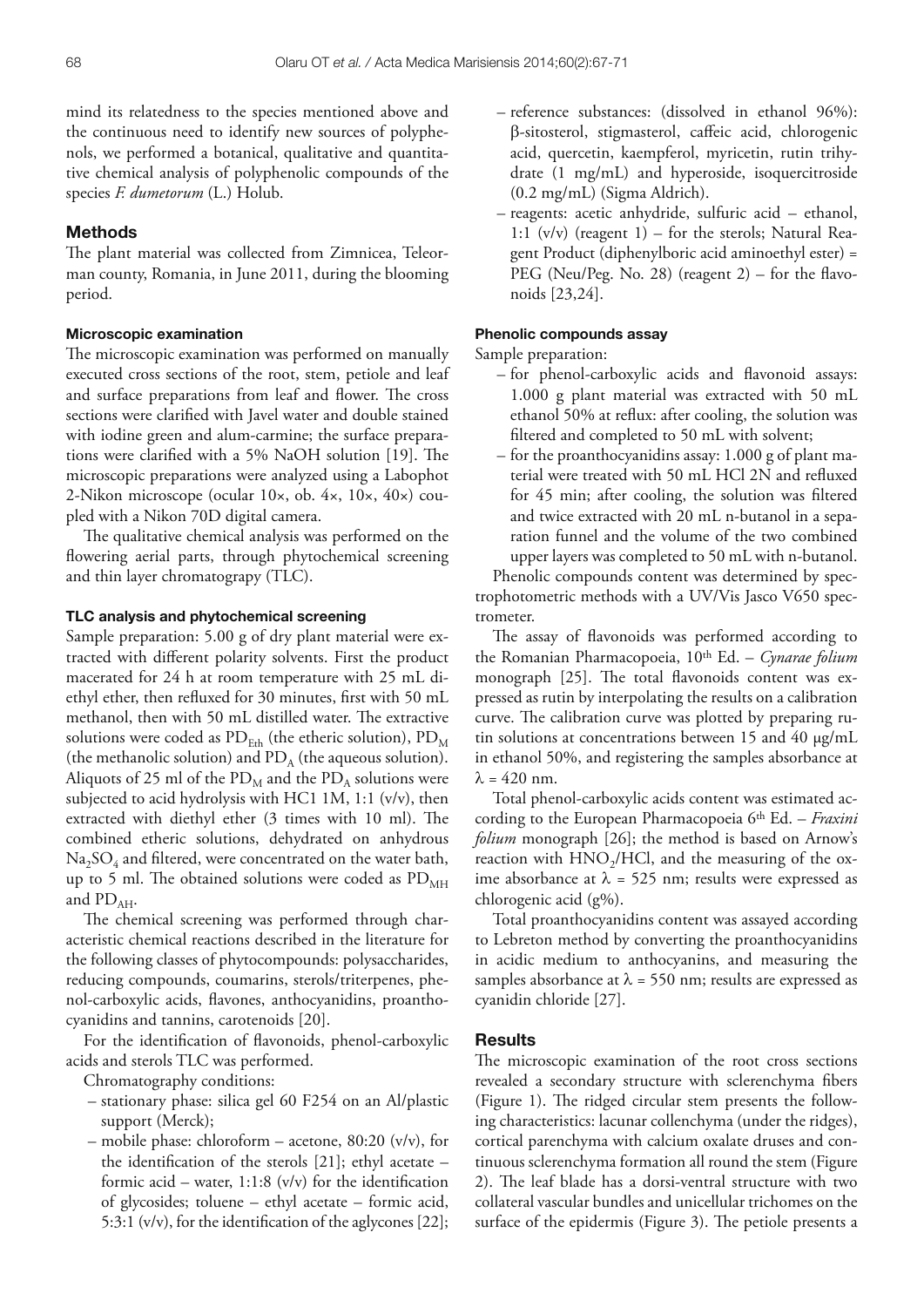

Fig. 1. The root cross-section (40x)



Fig. 3. The leaf cross-section (40x)



Fig. 5. Leaf surface preparation (400x)



Fig. 7. Flower surface preparation (400x)



Fig. 2. The stem cross-section (40x)



Fig. 4. The petiole cross-section (40x)



Fig. 6. Leaf surface preparation (100x)



Fig. 8. Flower surface preparation (400x)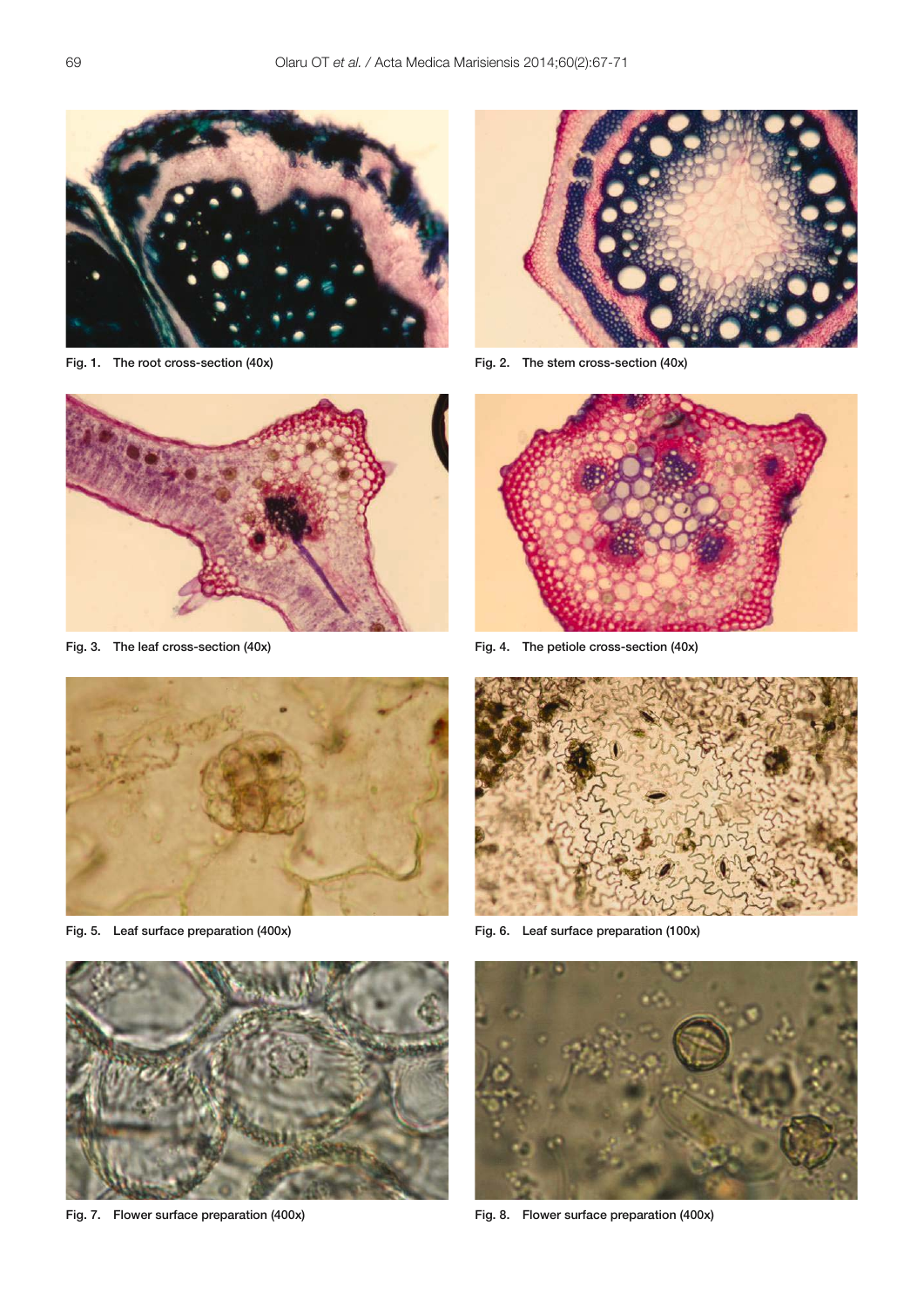

Fig. 9. Heterosides TLC plate: 1 – hyperoside , 2 – rutin, 3 – izoquercitrin, 4 – chlorogenic acid, caffeic acid,  $5 - PD_M$ , 6 –  $PD<sub>A</sub>$ 

semicircular structure with two obvious margins, lacunar collenchyma and 6 vascular bundles (Figure 4). The examination of the surface preparations revealed: calcium oxalate druses, pluricellular sessile glandular trichomes (Figure 5), anomocytic stomata (Figure  $6$ ) – in the leaf; unicellular papillae (Figure 7) and pollen grains with smooth exine  $(Figure8) - in the flower.$ 

By phytochemical screening, polysaccharides, reducing compounds, coumarins, sterols/triterpenes, phenolcarboxylic acids, flavones, proanthocyanidins and tannins, carotenoids were identified.

Through TLC, the following compounds were identified:

- $-$  chlorogenic acid (green fluorescence, Rf = 0.52, in  $PD_A$  and  $PD_M$ ) (Figure 9);
- caffeic acid (green fluorescence, Rf =  $0.97$  in PD<sub>A</sub>) (Figure 9);
- quercetin (orange fluorescence,  $Rf = 0.45$  in  $PD_{Mb}$ );
- $-$  stigmasterol/ $\beta$ -sitosterol (Rf = 0.76) (Figure 10).

## **Phenolic compounds assay**

A six point linear calibration curve of rutin in the 15–40  $\mu$ g/mL range with good linearity (R = 0.9997; y = 0.0230x  $-0.0125$ ) was obtained.

|  | Table I. Phenolic content of F. dumetori herba |  |
|--|------------------------------------------------|--|
|  |                                                |  |

| Phenolic compound             | Content (q%)           |             |
|-------------------------------|------------------------|-------------|
|                               | $M \pm \sigma$ , n = 5 | 95% CI      |
| Total phenol-carboxylic acids | $1.49 + 0.105$         | 1.224-1.748 |
| Total flavonoids              | $0.40 \pm 0.087$       | 0.288-0.503 |
| Total proanthocyanidins       | $0.18 \pm 0.002$       | 0.175-0.185 |



Fig. 10. Sterols TLC Plate:  $1 - \beta$ -sitosterol, 2 – stigmasterol, 3 –  $PD_{eth}$ 

The results (mean  $\pm$  standard deviation, 95% confidence interval) of quantitative determinations are shown in Table I.

#### **Discussion**

The analyzed species can be identified by: sclerenchyma fiber packages (root), continuous sclerenchyma formation (stem), lacunar collenchyma (stem, leaf), unicellular trichomes and multicellular glandular sessile trichomes (stem, leaf), calcium oxalate druses (stem, leaf), anomocytic stomata (leaf) and pollen grains with smooth exine (flower). To the best of our knowledge, the microscopic characterization of this species has not been investigated. The elements observed in stem, leaf and petiole cross sections are similar with the ones described for *F. aubertii*, which is a related species. The anatomical particularities revealed in the leaves and flowers surface preparations from the two species are also similar [28]. However, *F. dumetorum* can be differentiated from *F. aubertii* by the shape of the stem cross sections (smooth at *F. aubertii* and with ridges at *F. dumetorum*) and the presence of lacunar collenchyma under the stem ridges.

Flavonoid aglycons in natural state (in the absence of hydrolysis) could not be detected in the plant material; they could be identified only after acid hydrolysis. Rutin, hyperoside, kaempferol, apigenin and luteolin were not identified in any of the extracts tested, altrough they are mentioned in the literature [16]. Instead, we have shown the presence of free phenolic acids (chlorogenic acid, caffeic acid) in the tested extracts, a finding not previously reported. The TLC analysis can be used for the differentiation of *F. dumetorum* from the related species *F. convolvulus* and *F. aubertii* in which rutin, hyperoside, isoquer